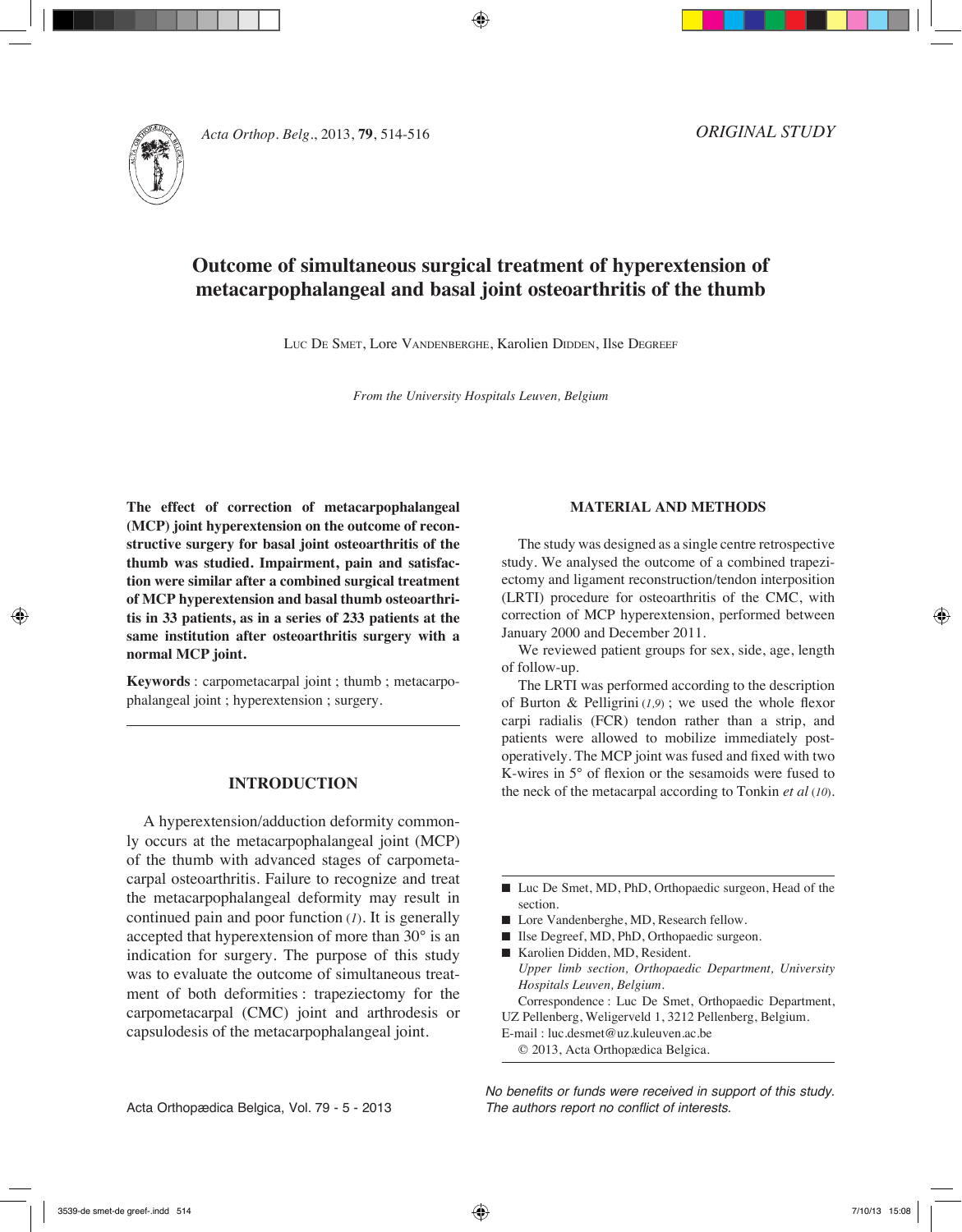Fixation was done with bone anchors and the MCP was temporarily transfixed with a K-wire for 5 weeks. When hyperextension did not exceed 30° only a trans-articular pinning of the MCP in 15° for 6 weeks was performed.

There were 33 patients with 36 procedures for MCP hyperextension : 30 women, 3 men with a mean age of 60 years (range  $: 46$  to 73) ; five had a simple transarticular pinning for 6 weeks, 21 had a capsulodesis according to Tonkin *et al* (*10)* and 10 had an arthrodesis.

They were compared to the group of 233 patients (285 procedures) reported in a previous paper (*11*).

A self-assessment questionnaire was sent to all patients. The outcome of the procedure was evaluated with a QuickDASH score, the Nelson hospital score (NHS) (*2*) for osteoarthritis of the thumb and a VAS (visual analogue score) for pain and VAS for satisfaction. (Quick-DASH score of 0 means no disability, 100 maximal disability ; NHS has a maximal score of 100 ; VAS pain of 0 was no pain, 10 was extreme pain, VAS satisfaction was evaluated on a scale of 100) Student's test was used to determine significance ;  $p < 0.05$  was considered as significant.

### **RESULTS**

The effect on those patients with both CMC osteoarthritis and treated MCP hyperextension were analysed separately (Table I). The Quick DASH score, patient satisfaction and the NHS were not significantly different between both groups. Patients who had MCP hyperextension treated, reported significantly less pain.

Outcome after MCP capsulodesis versus arthrodesis did not demonstrate a significant difference (Table II), but numbers were too small to draw definite conclusions.

#### **DISCUSSION**

Only a few retrospective case series have studied the management of MCP hyperextension in patients with CMC osteoarthritis. Some authors prefer arthrodesis of the MCP (*6*), some perform an fusion between sesamoids and metacarpal (*10*) and others describe soft tissue procedures (*4,5*). Concomitant MCP surgery had no negative correlation with outcome. A previous study in our institution (*3*) concluded that preoperative MCP hyperextension has a negative prognostic value for outcome. The study of Poulter and Davis (*8*) however concluded that the inferior outcome seems to be related more to the presence of MCP hyperextension than to its treat-

|                       | LRTI alone $(11)$<br>Mean $(SD)$ | $LRTI + MCP$ correction<br>Mean $(SD)$ |            |
|-----------------------|----------------------------------|----------------------------------------|------------|
| $N^{\circ}$ of thumbs | 233                              | 36                                     | <b>NS</b>  |
| Age (years)           | 57                               | 60                                     | <b>NS</b>  |
| <b>Ouick DASH</b>     | 28 (24.71)                       | 21 (17.00)                             | <b>NS</b>  |
| NHS                   | 74 (27.00)                       | 83 (14.69)                             | <b>NS</b>  |
| VAS pain              | 2.2(2.48)                        | 1.3(1.77)                              | $p = 0.04$ |
| VAS satisfaction      | 76 (21.48)                       | 78 (23.03)                             | <b>NS</b>  |

Table I. — Analysis of the procedures on MCP and CMC versus the CMC only

 $NS = not significant$ .

| Table II. — Outcome according to type of hyperextension correction procedure |  |
|------------------------------------------------------------------------------|--|
|------------------------------------------------------------------------------|--|

|                         | MCP arthrodesis<br>Mean $(SD)$ | MCP capsulodesis<br>Mean $(SD)$ | MCP pinning<br>Mean $(SD)$ |
|-------------------------|--------------------------------|---------------------------------|----------------------------|
| Number                  | 10                             | 21                              |                            |
| <b>Ouick DASH</b>       | 21(13.1)                       | 23(20.8)                        | 21(16.6)                   |
| <b>NHS</b>              | 84 (14.0)                      | 80(16.9)                        | 79 (20.9)                  |
| VAS pain                | 1.7(1.48)                      | 1.4(2.05)                       | 1.4(1.70)                  |
| <b>VAS</b> satisfaction | 72(29.3)                       | 75 (19.6)                       | 75(25.1)                   |